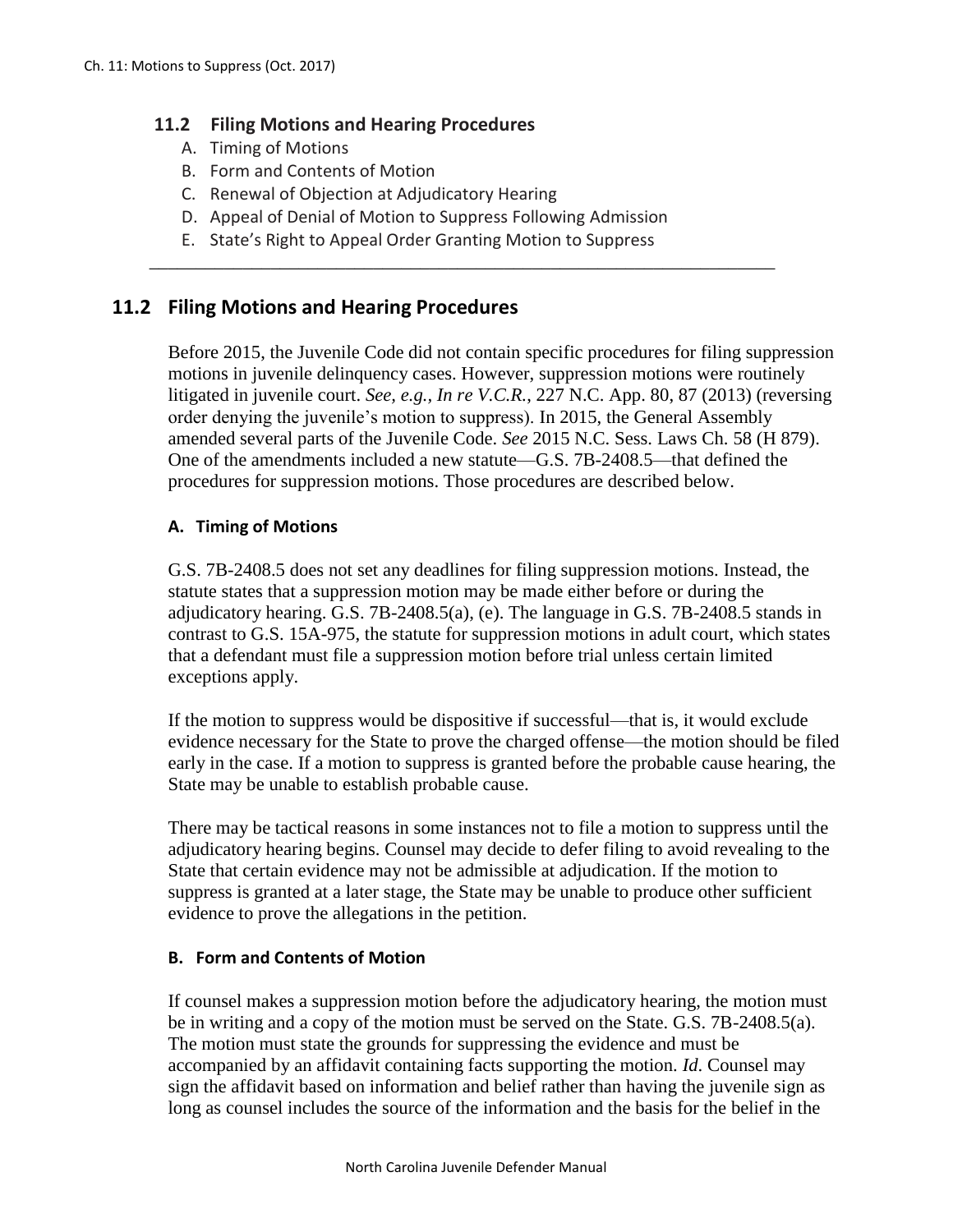affidavit. *Id*.; *see also State v. Chance*, 130 N.C. App. 107, 110–11 (1998) (observing that the adult statute governing suppression motions does not require the defendant to sign the affidavit in support of a suppression motion).

It is critical that counsel follow the requirements of G.S. 7B-2408.5(a). If the motion does not allege a legal basis for suppression or the affidavit does not support the ground alleged, the court may summarily deny the motion. G.S. 7B-2408.5(c). In adult cases, the failure to attach an affidavit to the motion waives the right to contest the evidence not only at trial, but also on appeal. *State v. Holloway*, 311 N.C. 573, 578 (1984). Although the reasoning in *Holloway* has not yet been extended to juvenile delinquency cases, counsel should ensure that the suppression motion complies with G.S. 7B-2408.5(a) to avoid waiver of the suppression issue.

If counsel makes a suppression motion during the adjudicatory hearing, the motion may be made "in writing or orally." G.S. 7B-2408.5(e). It is unclear whether a written suppression motion made during the adjudicatory hearing must include an affidavit. G.S. 7B-2408.5(e) states that a suppression motion made during the adjudicatory hearing "may be determined in the same manner as when made before the adjudicatory hearing." Although not specifically stated in the statute, if counsel files a written motion during the adjudicatory hearing, counsel should attach an affidavit to the motion.

The written motion should state both constitutional and statutory grounds for suppression. As part of the 2015 amendments to the Juvenile Code, the General Assembly added language making substantial violations of the G.S. Chapter 15A, the Criminal Procedure Act, a basis for suppression. *See infra* § 11.3C, Substantial Violations of Criminal Procedure Act.

Although not statutorily required, counsel should prepare a memorandum of law supporting the motion to suppress. A memorandum will place before the court the legal authority supporting the motion and will also supplement the record on appeal.

### **C. Renewal of Objection at Adjudicatory Hearing**

If the juvenile files a suppression motion before the adjudicatory hearing and the court denies the motion, the juvenile must renew the motion during the adjudicatory hearing to preserve the motion for appeal. *State v. Grooms*, 353 N.C. 50, 66 (2000). The reason that suppression motions must be renewed is because courts consider pretrial rulings on suppression motions to be "preliminary." *State v. Waring*, 364 N.C. 443, 468 (2010). In practice, this means that the juvenile must object, based on the grounds included in the suppression motion as well as any other applicable grounds, when the State presents the evidence in court. *State v. Golphin*, 352 N.C. 364, 405 (2000).

If the juvenile preserves the suppression issue, but is adjudicated delinquent and appeals, the State bears the burden of proving on appeal that the error was harmless beyond a reasonable doubt. *State v. Robey*, 91 N.C. App. 198, 206 (1988). If the juvenile does not preserve the suppression issue, the issue will be subject to plain error review on appeal.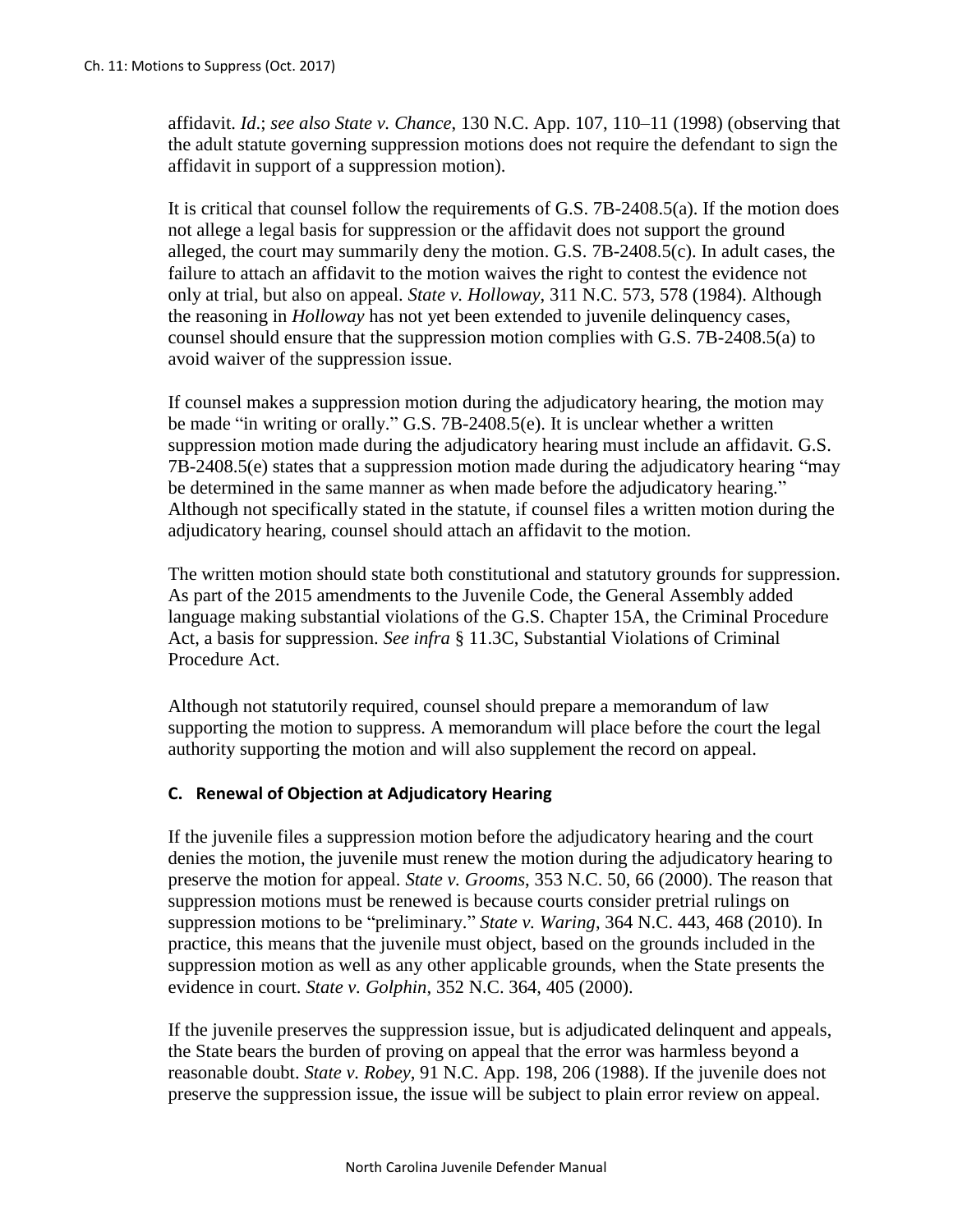*State v. Stokes*, 357 N.C. 220, 227 (2003). Under plain error review, the juvenile must show that the error had a "probable impact" on the trial court hearing. *State v. Lawrence*, 365 N.C. 506, 518 (2012). The difference between the two standards is critical and could affect the outcome of the appeal. *See, e.g., State v. Pullen*, 163 N.C. App. 696, 702 (2004) (stating that the court "might reach a different result" if the error were preserved and the State bore the burden of proving that the error was harmless beyond a reasonable doubt). Thus, it is crucial that counsel renew the motion to suppress at the adjudicatory hearing when the State presents the evidence that was at issue in the suppression motion.

By amendment to the North Carolina Rules of Evidence in 2003, the General Assembly tried to eliminate the requirement that counsel must renew an objection when evidence that was the subject of an unsuccessful motion to suppress is presented at the adjudication. N.C. R. Evid.  $103(a)(2)$ . The Court of Appeals initially enforced this rule. *See State v. Rose*, 170 N.C. App. 284, 288 (2005) (defendant not required to renew objection when evidence is offered at trial after motion to suppress denied before trial); *In re S.W*., 171 N.C. App. 335, 337 (2005) (to same effect). The Court of Appeals thereafter held, however, that the General Assembly impermissibly interfered with the North Carolina Supreme Court's exclusive authority to make rules of practice and procedure for appeals. *State v. Tutt,* 171 N.C. App. 518, 524 (2005). Counsel should therefore continue to object if evidence that has been the subject of a previous motion to suppress is offered at the adjudication.

Counsel should also object during the hearing if evidence that has been ordered suppressed is presented, whether by design or inadvertence. The evidence has been ruled inadmissible and should be excluded from consideration by the court. An objection should also be made during the hearing if evidence that is subject to suppression is introduced by the State without prior notice that it will be offered. If necessary, counsel should request a continuance to research and present legal authority supporting suppression.

### **D. Appeal of Denial of Motion to Suppress Following Admission**

The juvenile's right to appeal the denial of a motion to suppress after admitting the allegations in the petition is subject to multiple rules imposed by statute and case law. Counsel should take great care to comply with the rules to preserve the juvenile's right to challenge the denial of a suppression motion on appeal.

First, the right to appeal an order denying a motion to suppress is limited by statute. According to G.S. 7B-2408.5(g), the juvenile has the right to appeal an order denying a motion to suppress "upon an appeal of a final order of the court in a juvenile matter." G.S. 7B-2408.5(g). A dispositional order is a final order. G.S. 7B-2602; *In re A.L.*, 166 N.C. App. 276, 277 (2004). In contrast, an adjudication order is not a final order. *In re M.L.T.H.*, 200 N.C. App. 476, 480 (2009). G.S. 7B-2602 permits a juvenile to appeal an adjudication order within 70 days if the court does not enter disposition within 60 days. In this instance, the juvenile may be able to challenge an order denying a suppression motion as part of an appeal of an adjudication order. Because the literal terms of G.S. 7B-